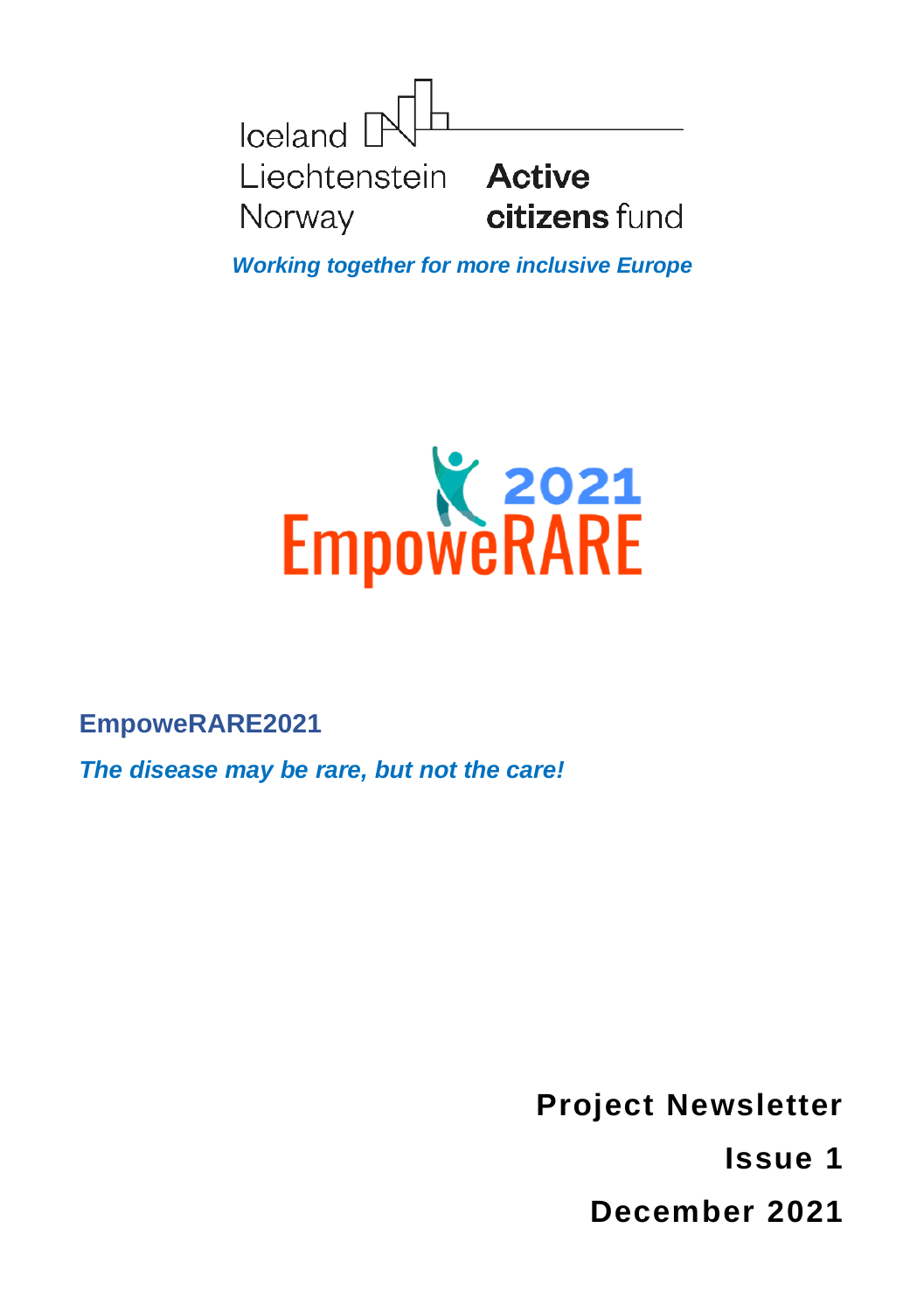Project information:

Abbreviation: EmpoweRARE2021

Ref. №: ACF-916

Thematic area: SEC-12-FCT-2017

Project start date: September 1, 2021

Duration: 24 months

Project manager: Natalia Grigorova

Organization: Bulgarian Huntington Association

E-mail: info@huntington.bg

Partner: FRAMBU, Norway

Official website:<https://www.empowerare.eu/>

Facebook:<https://www.facebook.com/empowerare/>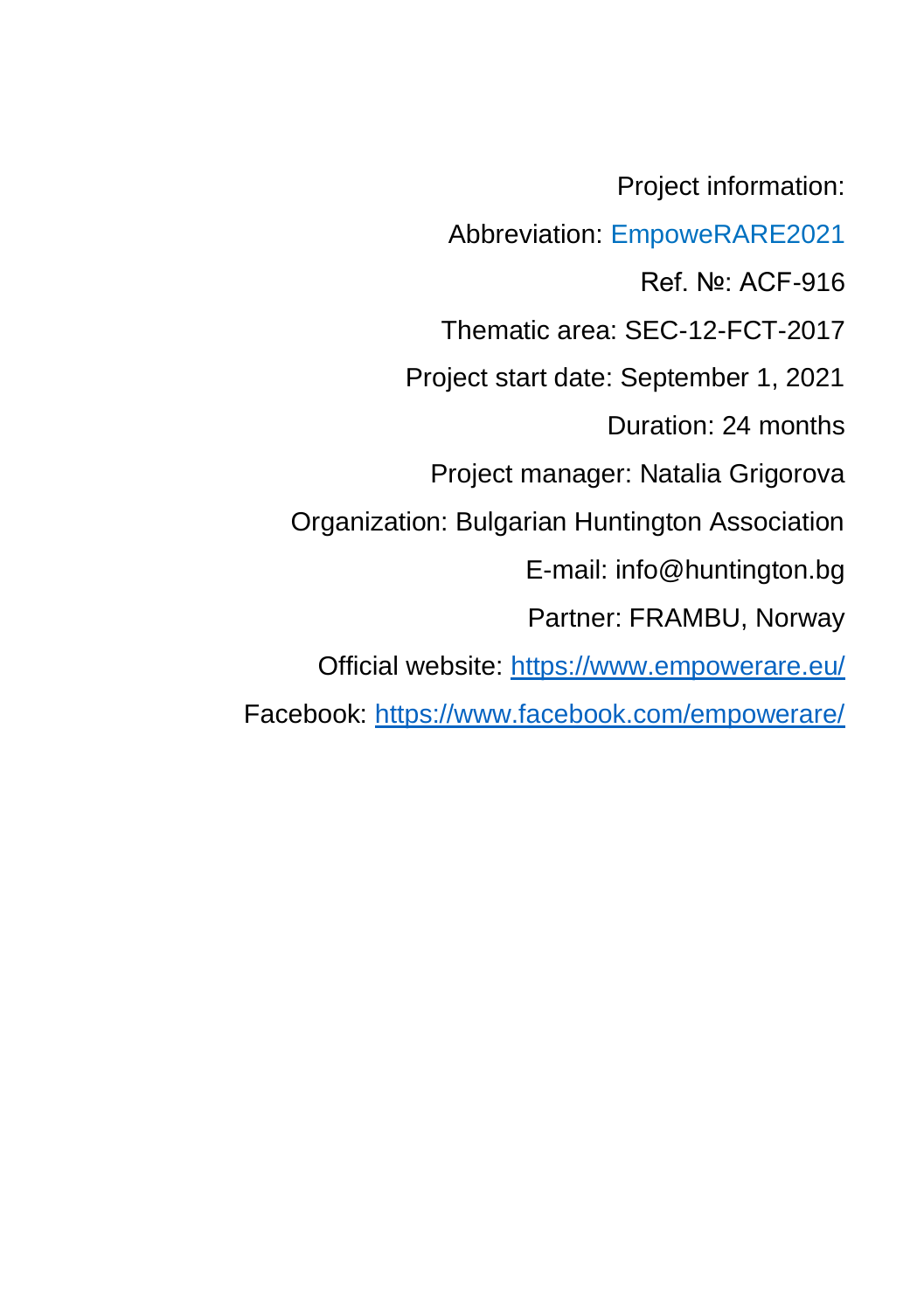# **#wecontinuetogether**

### **We continue empowering people with rare diseases trough EmpoweRARE2021**

The second part of the project continues with the implementation of the identified good practices for support together with the partners from Frambu, the opening of an information and consultation service and the establishment of a National Self-Help Network.

#### ➢ **For the Bulgarian Huntington Association**

The Bulgarian Huntington Association has existed since 2014 and works hard to protect the right of people with rare diseases to receive the social support they need. Through donations and projects, the provision of free rehabilitation and psychological support to people with rare diseases in Sofia is supported, and when necessary, they are provided in the homes of those affected.



### ➢ **About Frambu Resource Center, Norway**

FRAMBU is the largest resource canter for people with rare diseases in Norway, established in 1956. The canter works with over 500 different rare diagnoses, offering both multidisciplinary care and training for families and professionals involved in rare diseases.

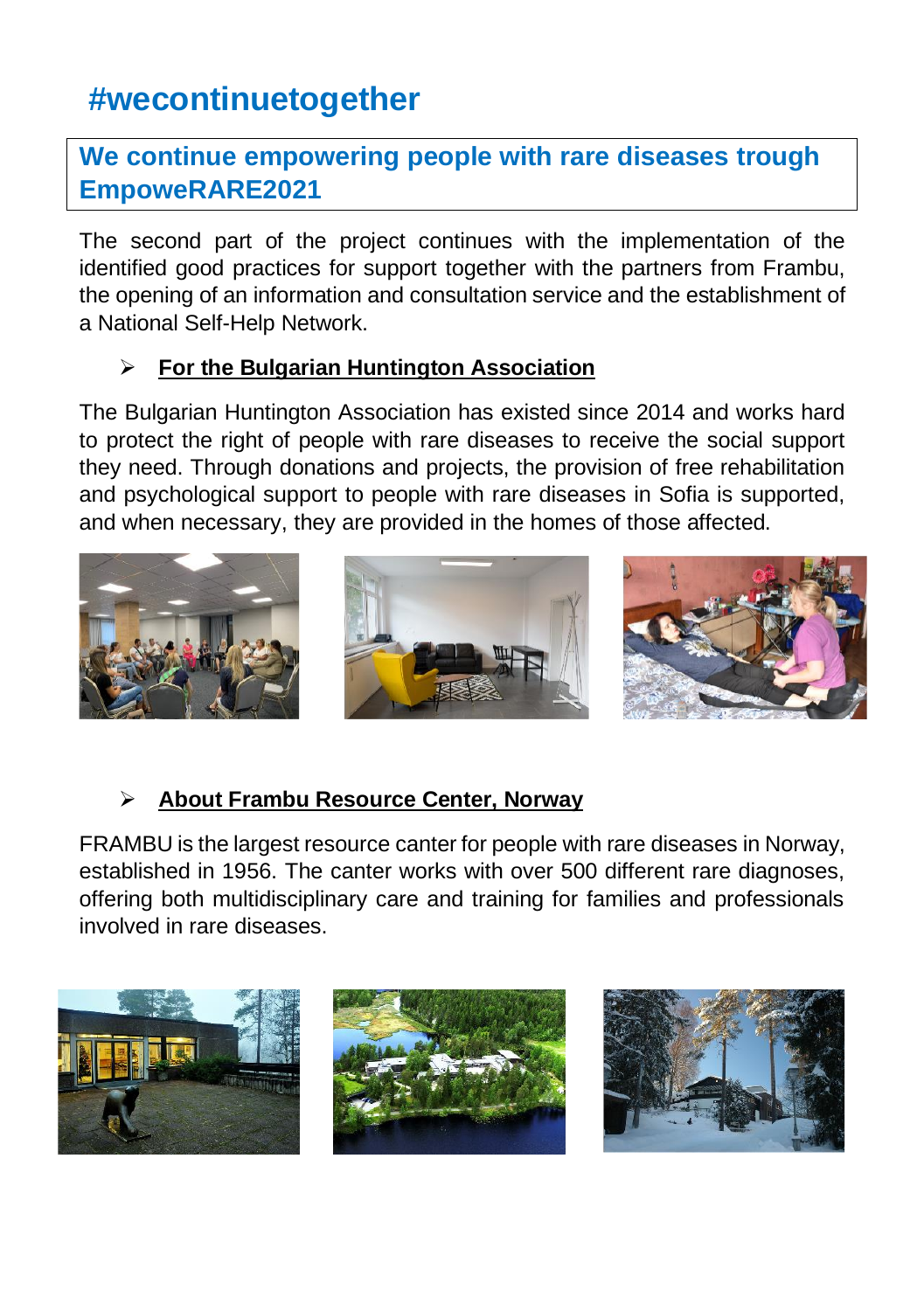### **Project EmpoweRARE2021**

The project continues the initiative "Empowerment of people with rare diseases", whose activities began in November 2019, and a number of good practices identified during the first part are to be implemented.

### **Main goal: to achieve constant civic activity of people with rare diseases by building a network of mutual assistance, training and implementation of good practices aimed at increasing the capacity for self-advocacy.**

Main project activities:

- ➢ Conducting specialized online training courses for people with rare diseases
- ➢ Construction of a Virtual Resource Center
- ➢ Launch of an Information Telephone Line
- ➢ Conducting a Summer Training Camp modeled on the Norwegian Frambu Resource Center
- ➢ Establishment of a National Network for Self-Help of People with Rare Diseases
- $\triangleright$  Support for an advocacy campaign in the field of social care

Expected results of the project:

• **in the short term**: creating a strong, motivated and prepared community of people with rare diseases to address unmet needs

• **in the long run**: achieving change in policies and legislation on access to social and health support for people with rare diseases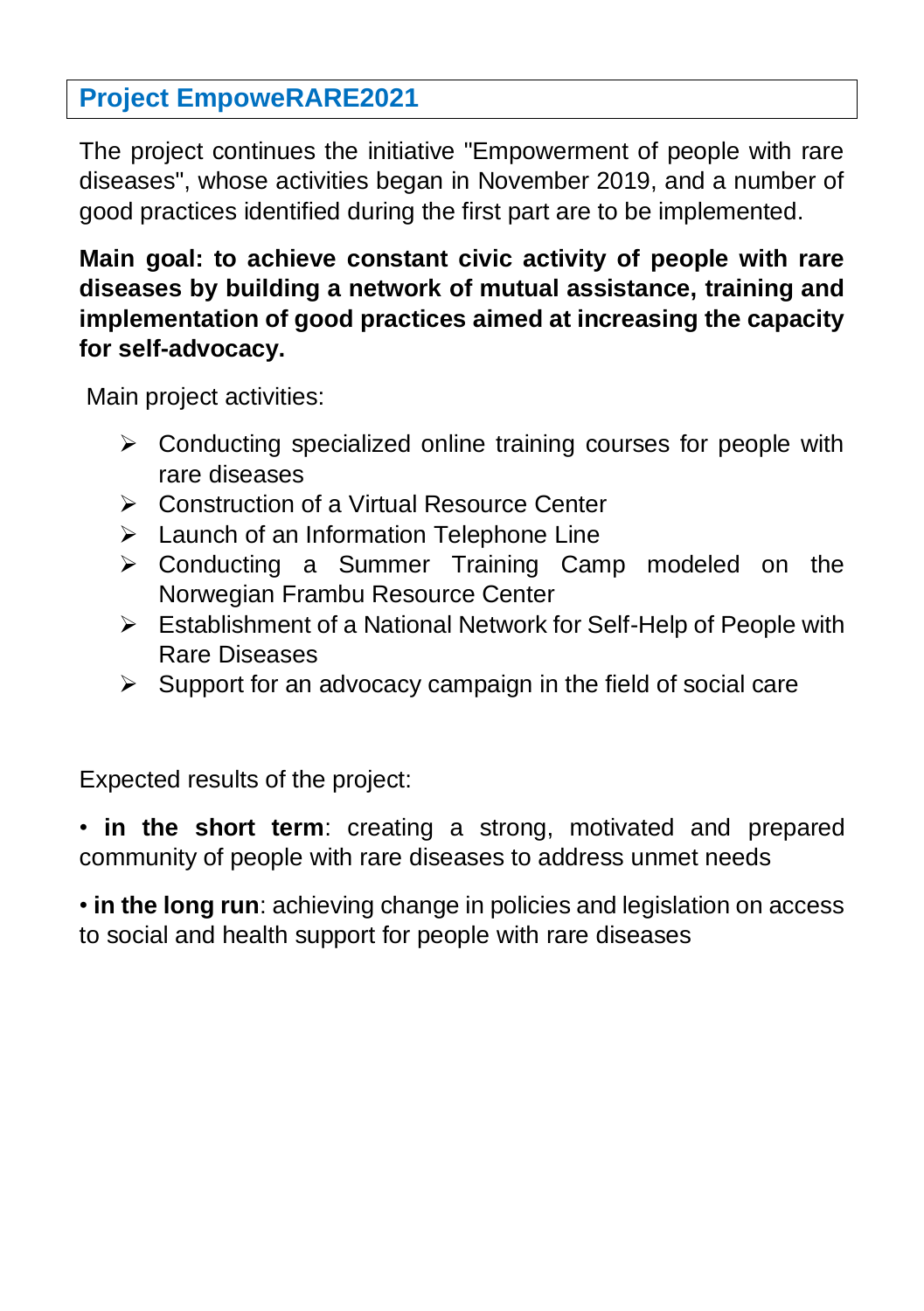# **Opening Press conference for the project EmpoweRARE2021**



The opening press conference on the project "Empowerment of people with rare diseases-2021" took place on September 2 in the press center of BTA. The press conference was attended by project manager Natalia Grigorova and President of the National Alliance of People with Rare Diseases Vladimir Tomov. Despite the extraordinary situation, the event was attended by representatives of other organizations of people with rare diseases, patients and specialists.

*During the press conference was presented the project and its activities, as well as some serious problems related to health and social care for patients with rare diseases in the country. In addition to active civil society organizations, the empowerment of those affected by rare diseases must be supported by a number of national institutions.*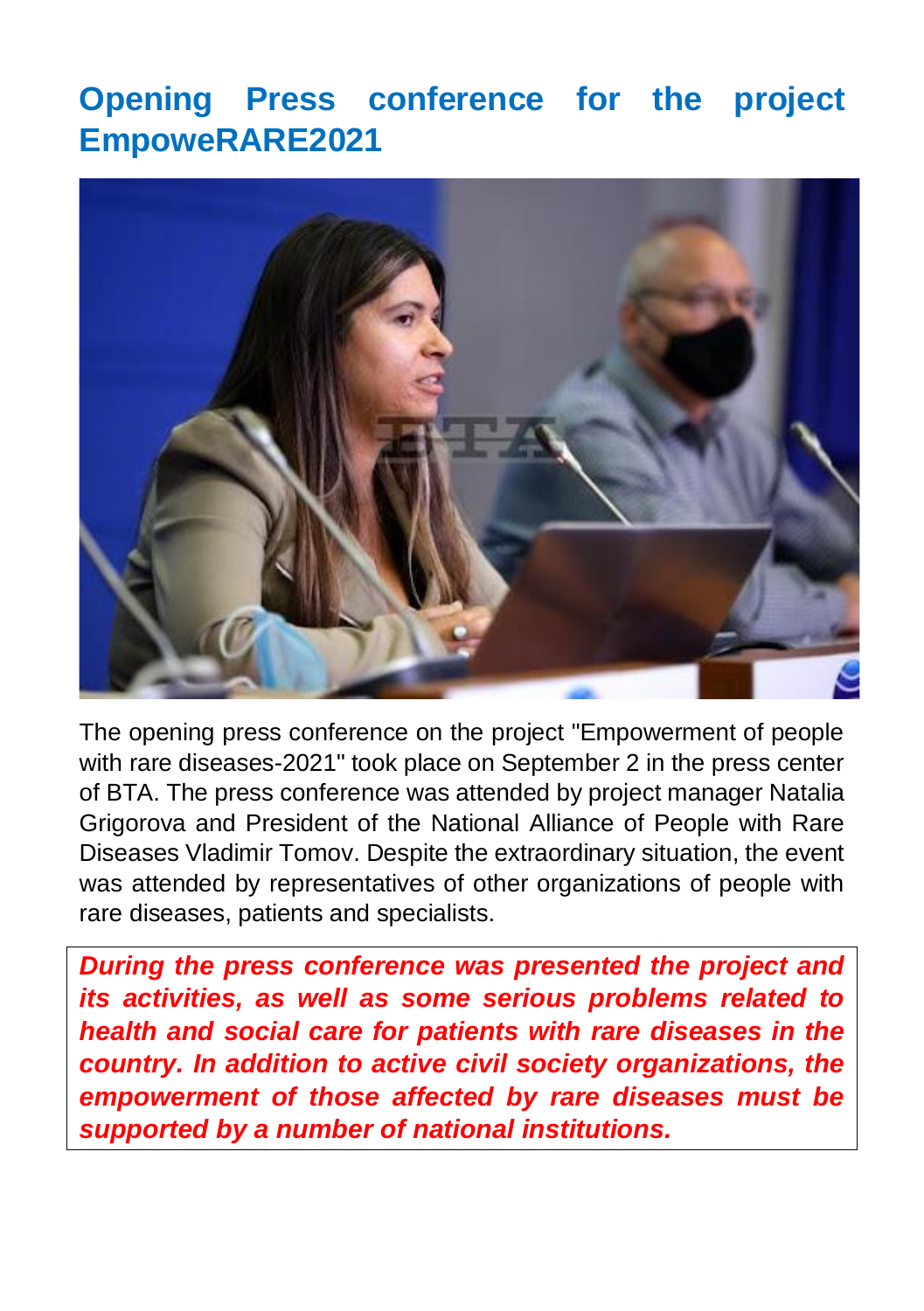

Here is what the participants in the press conference said in general:

*"We will realize the first summer camp bringing together families with various rare diseases and specialists involved in their therapy, as well as young people from helping professions. An information line will be launched to help people with diseases and a virtual resource center will be set up with the necessary comprehensive information that a patient would need. The formation of a National Self-Help Network will provide an opportunity to train and motivate more patient advocates to defend the rights of those affected in the health and social spheres"*said Natalia Grigorova, head of the initiative.

To summarize the health situation and the absurdities to which patients with rare diseases are exposed, the press conference was attended by Vladimir Tomov, chairman of the National Alliance of People with Rare Diseases, who said:

*"Severely ill people have to deliver protocols for medicines from one institution to another in order to receive the life-saving medicine they need. All this in a pandemic and under the stress of increased risk of infection with COVID-19. A patient familiar with the specifics of the disease refused therapy for COVID-19 offered by doctors, from which she could die, patients have to explain to doctors about their conditions, but even then they often misunderstand. Relatives are crying in front of the wards, begging to be allowed to their relatives because the health workers do not know the nature of the diseases.*

The consequences of the dysfunctional health system are visible in all areas of difficulty for this vulnerable group. The lack of a working register for patients with rare diseases leads to the impossibility to analyze their number and needs for social support, which hinders the development of specialized social services for these patients.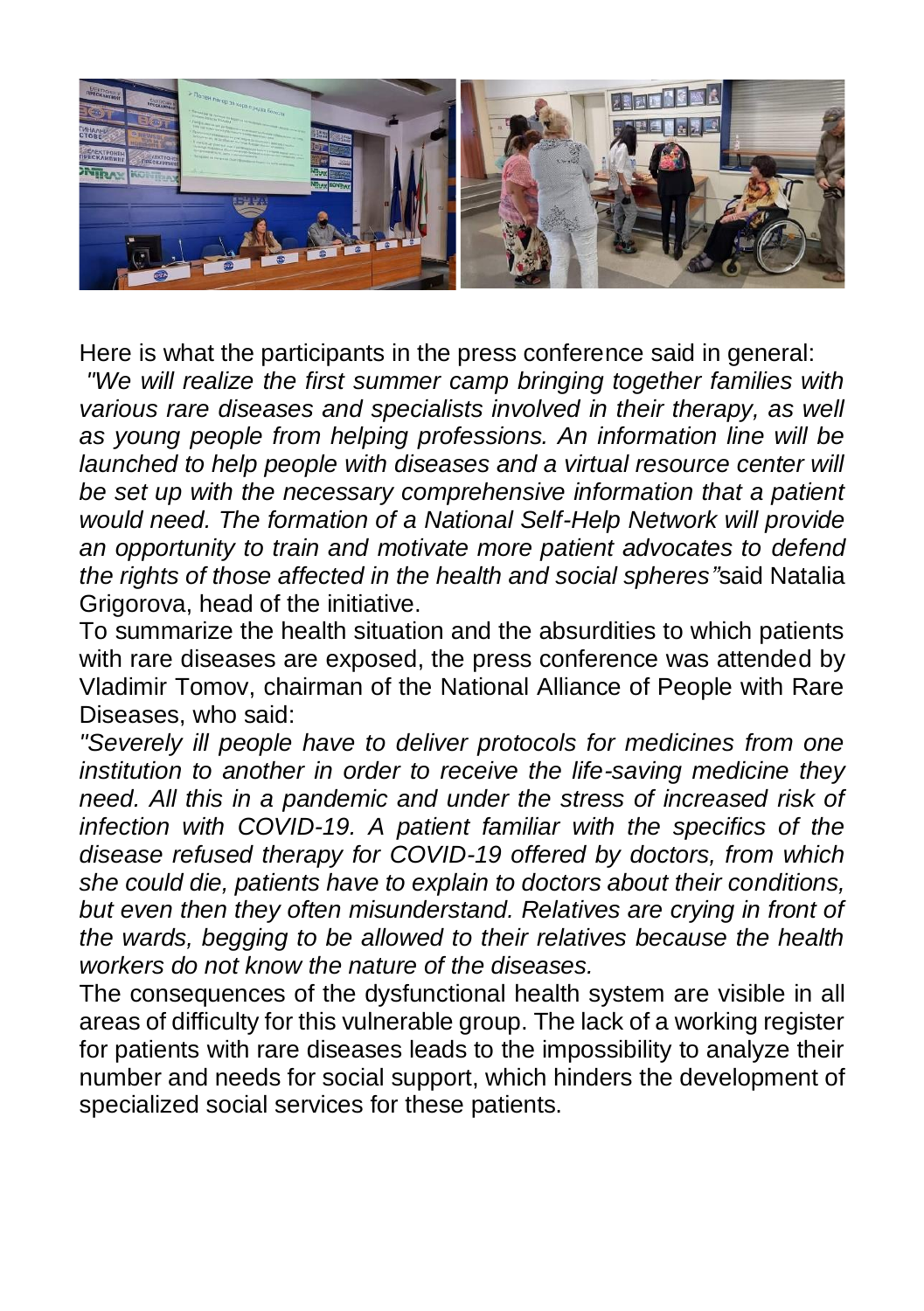**Regular meetings of the project management team and the members of the Project Advisory Board.**





Two more members joined the Project Advisory Board - Boryana Stoyanova and Monika Marinova, who will be presented one by one in our newsletters. Regular meetings with the members of the Constitutional Court started with the start of the project. The participants discuss the implementation of the activities, as the main topics of the first meetings are:

- $\triangleright$  guidelines for the main message and theme of an advocacy campaign led by people affected by rare diseases
- $\triangleright$  start the preparation of a strategic plan for advocacy campaign, incl. identifying potential partners and target groups
- $\triangleright$  quidelines for the implementation of key activities, including the identification of strengths and risks in implementation
- $\triangleright$  the commitments of the members of the Advisory Board in their role of monitoring body of the project.

It was identifying the main theme for the advocacy campaign, namely **the need to support the mental health of people with rare diseases**. Work continues to identify key messages, activities and partners of the campaign. The participants also discussed already submitted signals for changes in regulations, advocacy campaigns conducted at European level, opportunities for informal partnerships with other stakeholders to improve the visibility of community issues.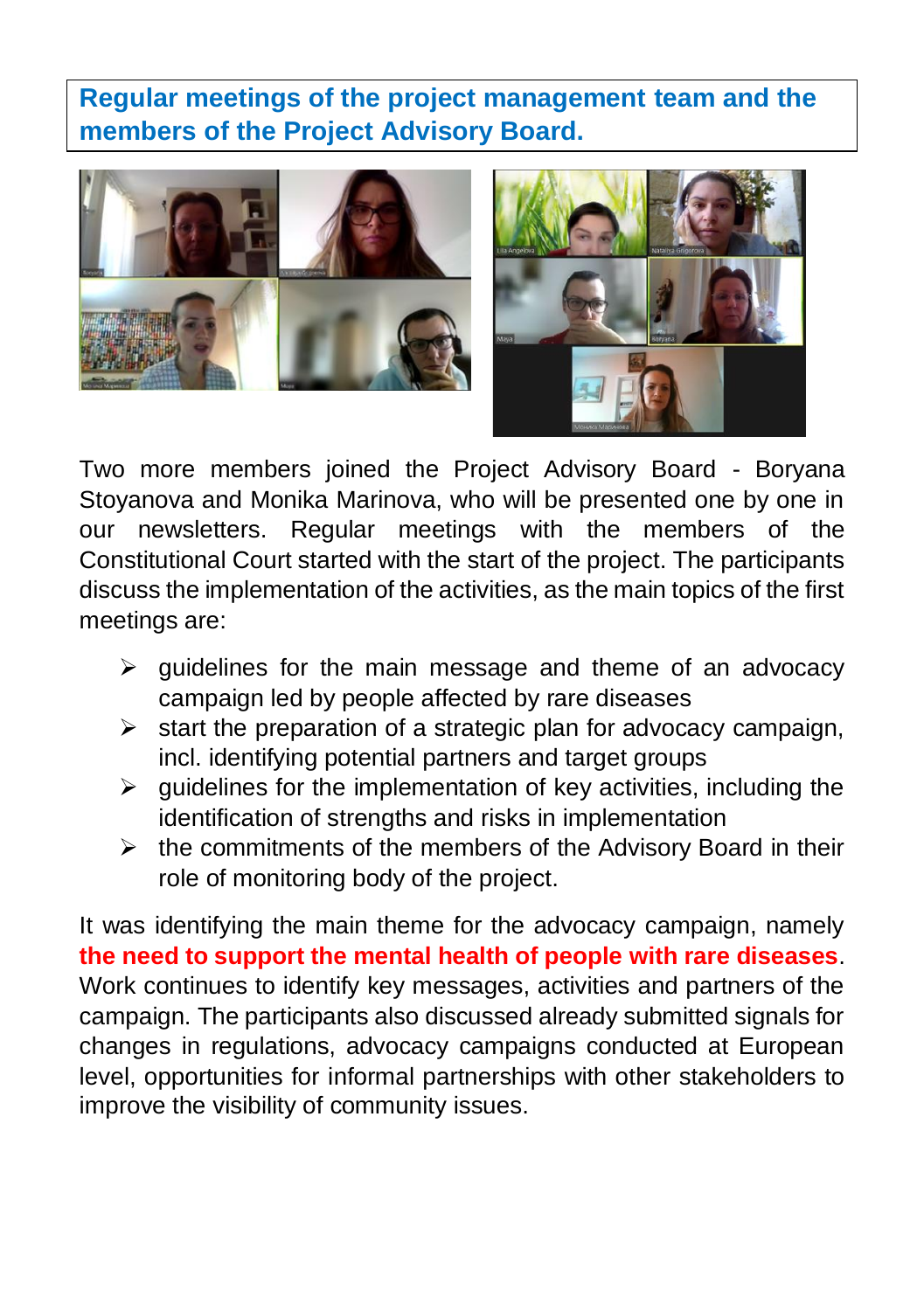## **Main messages formulated by the participants during the meetings:**

- ➢ People with rare diseases need psychological help immediately
- $\triangleright$  Mental health and social support are first aid for 95% of patients with rare diseases for which there is no treatment
- $\triangleright$  The community must unite and grow the group of patient advocates for the needs of those affected by rare diseases
- ➢ Education-related reforms are needed to improve access to desirable education for children with rare diseases

## **New members of the Patients Advisory Board under the project EmpoweRARE2021**

Here we present a new member of our Advisory Board:

Boryana Stoyanova is one of the founders and a member of the Management Board of the National Association of Patients with

Mitochondrial Diseases. Boryana graduated in Law from Sofia University "St. Kliment Ohridski ", works as a lawyer in commercial and corporate law with over 20 years of experience. Married, with 2 children, one of whom has a very rare mitochondrial disease.

Through her participation in the association Boryana actively contributes to:



Membership of the association in the international organization International Mito Patients from 2020, as well as for the first participation in 2021 of the association in the international initiative Light up for Mito (lighting of public buildings in green to support patients with mitochondrial diseases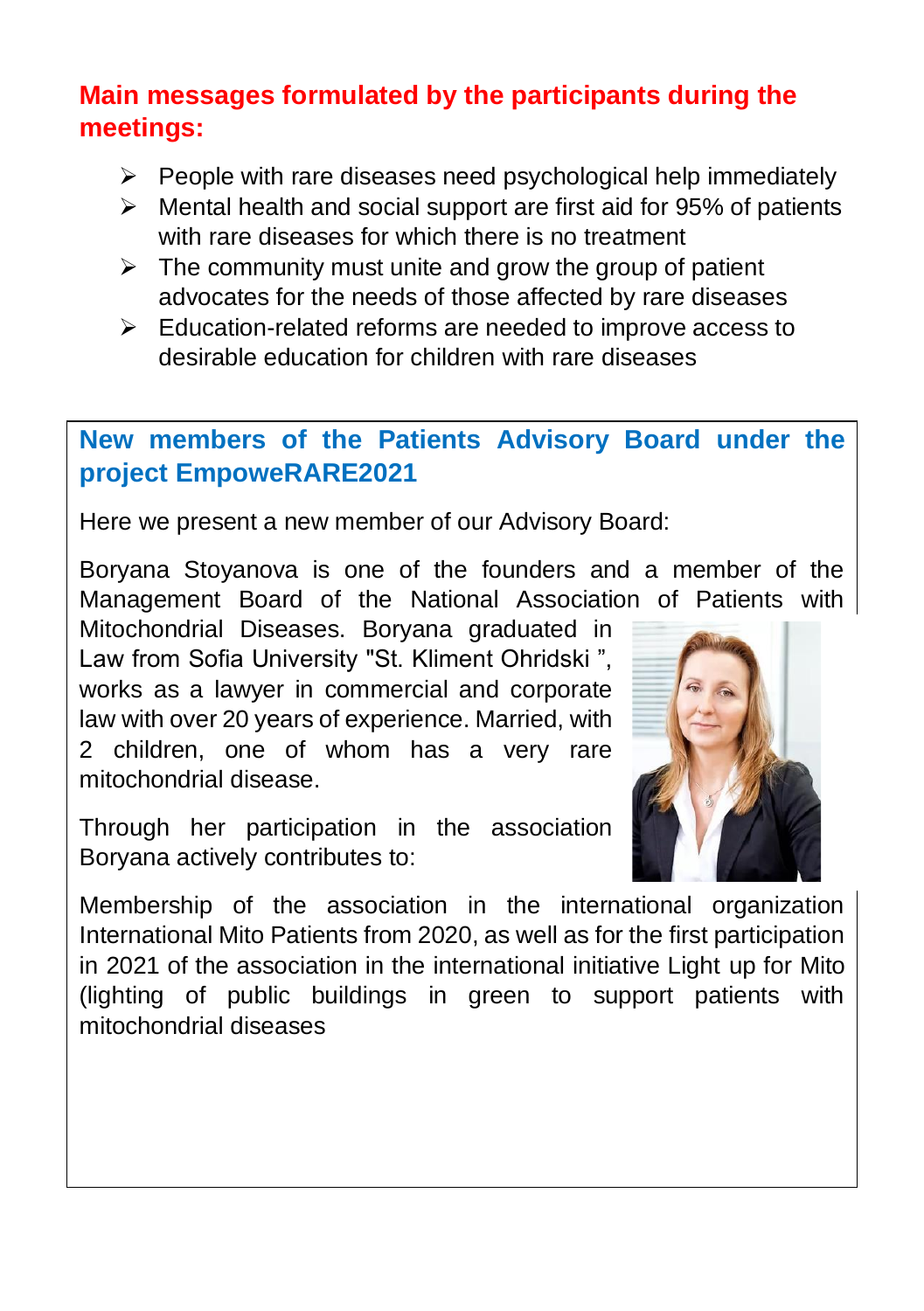# **Advocacy campaign - seeking solutions to provide the missing support for people with rare diseases.**

**In addition to the topics identified by the Advisory Board, the project team is actively working to synchronize the actions of European advocacy organizations with those in Bulgaria, as well as with specifically identified gaps and problems in national legislation. This is done through signals from those affected, members of the Advisory Board and monitoring of legislative changes open to public consultation.**

As part of our advocacy campaign launched in the first part of the project, we renewed communication with the Ministry of Health and the Ministry of Education in connection with the proposal to update Ordinance 10 of 2016 on the organization of activities in school education. soon, including all the rare diseases that occur in children.

After discussions with our Advisory Board, we submitted a proposal to the Ministry of Education and Science and we were promised the formation of an interdepartmental working group with the Ministry of Health to prepare a draft regulatory amendment to Ordinance 10 of 2016 so that rare diseases included in the List, to be included in it immediately and for children with rare diseases to be no longer discriminatory. Ordinance 10 of 2016, on the organization of activities in school education, concerns the approval of lists on which referral of students with chronic diseases, physical and sensory disabilities for admission to documents for profiles and specialties from professions that are not contraindicated in their state of health.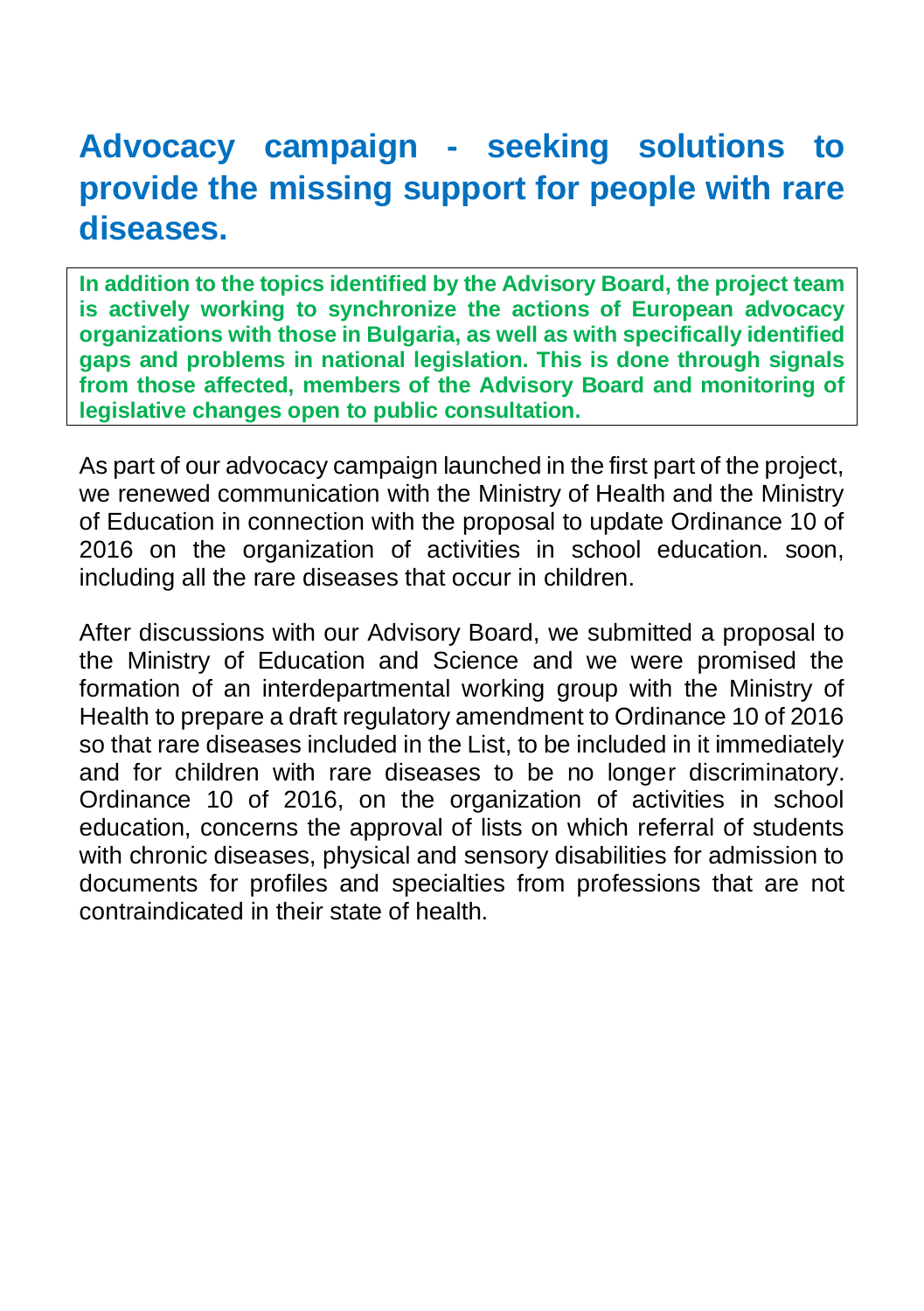**#SOCIALSUPPORT First meeting with representatives of the Ministry of Labor and Social Policy on presenting the needs for social support to people affected by rare diseases**



РЕПУБЛИКА БЪЛГАРИЯ Министерство на труда и социалната политика

On December 26, 2021, our team represented by the project manager Natalia Grigorova met with Marin Baychev, Head of the Department for Integration of People with Disabilities at the MLSP on the challenges facing people living with rare diseases and their families. The main topics related to the need to provide specialized social services for people living with rare diseases were discussed at the meeting. Mr. Baychev expressed readiness for further discussion of possible actions to improve access to support services for people with rare diseases, and made a proposal for conscientious work during upcoming meetings with civil society organizations on the preparation of changes and actions concerning the Low for social cervices.

**Synchronization of advocacy actions As a member of EURORDIS, Bulgarian Huntington Association regularly supports efforts to unify policies on rare diseases in all European countries.**

In this regard, we present the following actions:

➢ *Communication with Bulgarian MEPs representatives in the European Parliament on the Debate in the European Parliament on a European Plan for Rare Diseases.*

A debate on the European Action Plan on Rare Diseases took place in the European Parliament on 24 November 2021. Two Bulgarian MEPs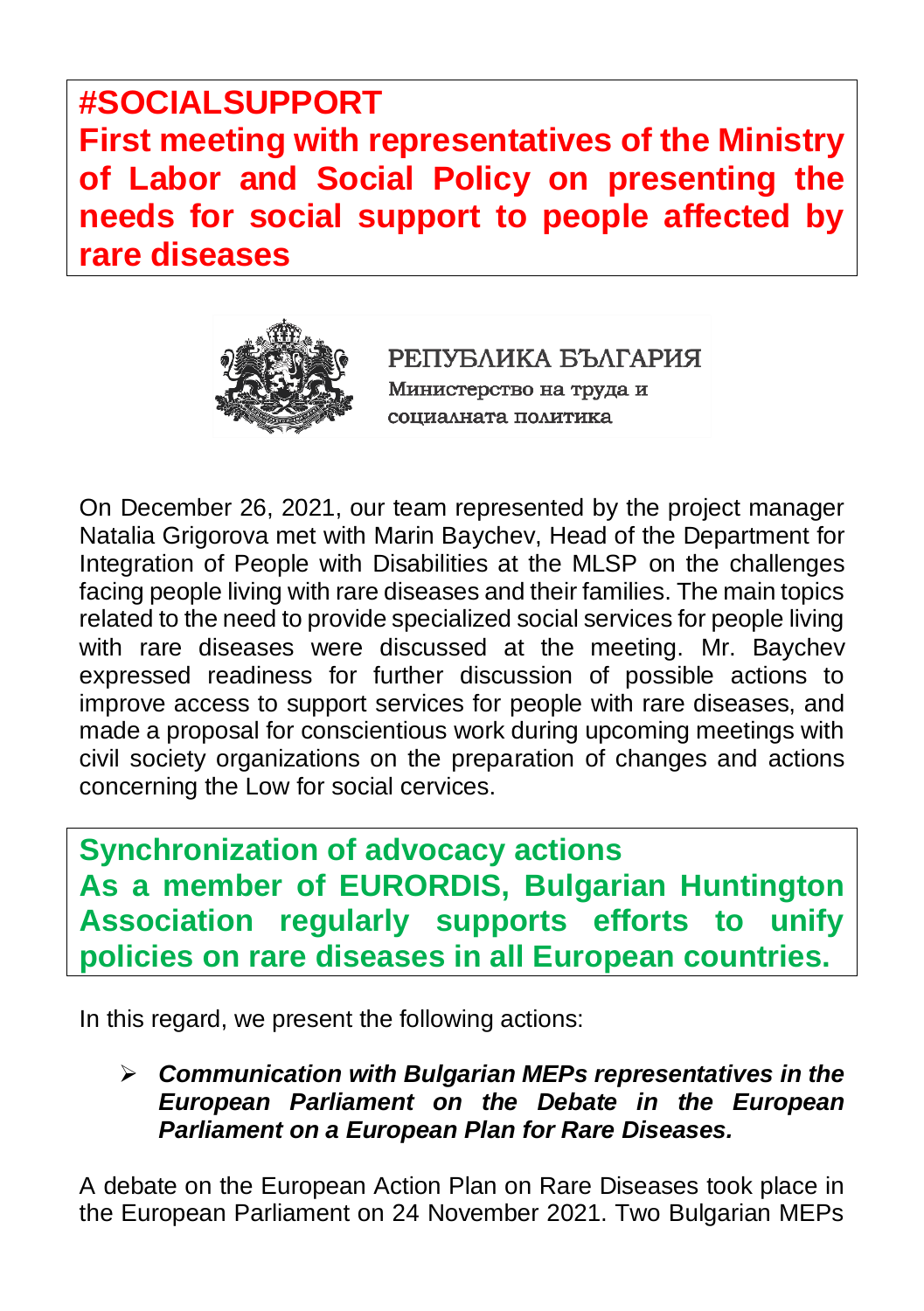expressed their sympathy and readiness to attend the debate - Radan Kanev and Petar Vitanov in support of more than 400,000 Bulgarian families affected by rare diseases. Unfortunately, neither of them was given time to speak, but Bulgarian politicians have clearly stated their support.



Thanks to the large-scale advocacy campaign led by EURORDIS - European Rare Diseases Organization, each Eurordis member organization had the opportunity to use prepared materials to communicate this crucial community event and to engage its national MEPs to participate in the debate on 24 November and so as to support the Plan and people with rare diseases.

**The European Action Plan on Rare Diseases aims to bring Member States towards the same measurable goals in order to improve the survival, quality of life and social inclusion of people with rare diseases. In addition, it has the potential to make a significant contribution to meeting the UN's sustainable development goals.**

**If implemented in different sectors and countries, the action plan will work to achieve measurable goals for:** Diagnose each person within 6 months instead of the current average of 5 years;

- Reduction of premature death due to rare diseases;
- Reducing the economic, social and psychological burden of rare diseases;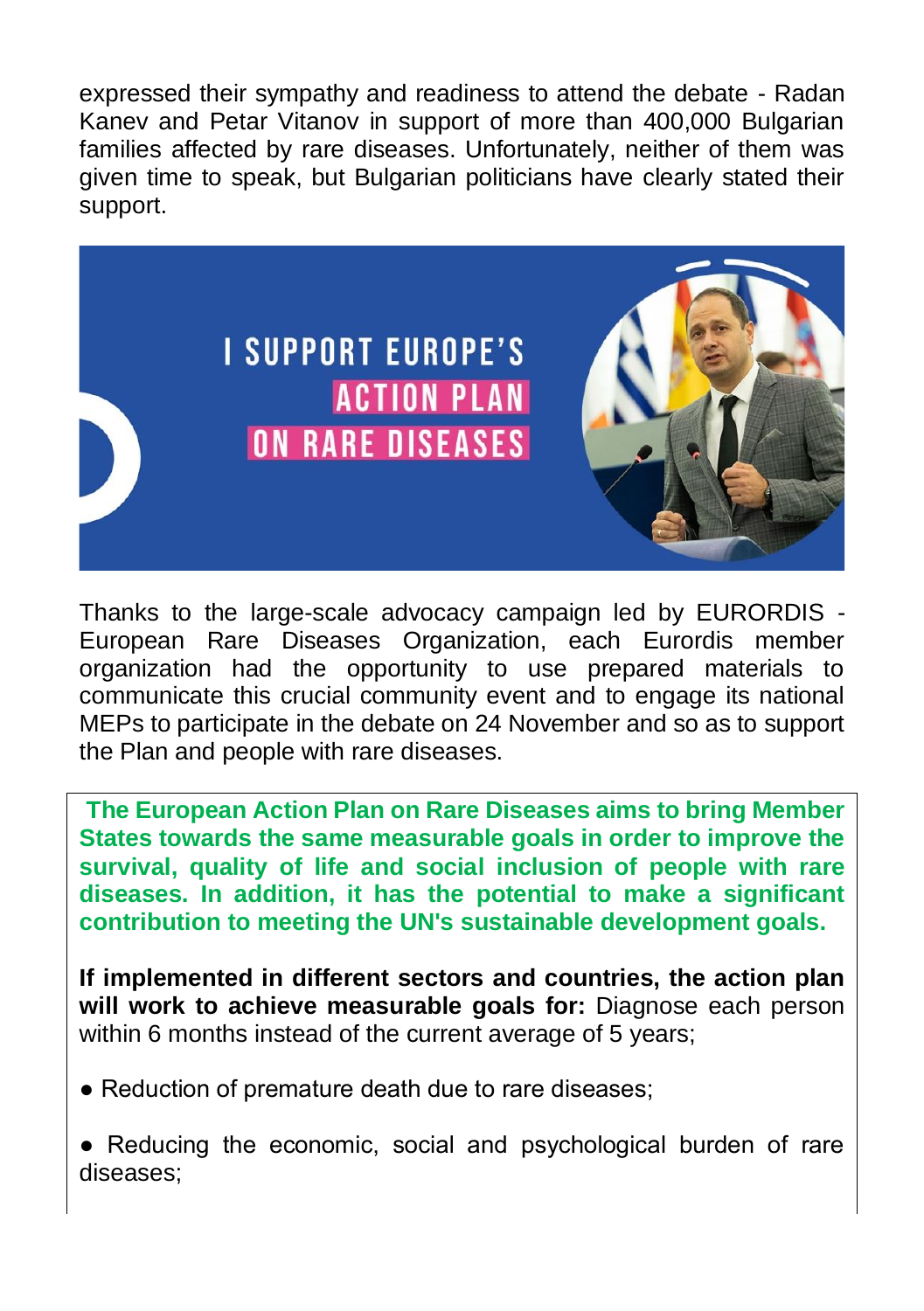● Help discover more than 1,000 new medicines, including gene and cell therapies, based on European research.

### ➢ *Communication with Bulgarian institutions regarding the adoption of the First UN Resolution on People Living with Rare Diseases.*

Coordinated with EURORDIS representatives, we sent several letters to Bulgarian institutions, including the Ministry of Health, the Ministry of Labor and Social Policy and the UN Office in Bulgaria, on the need for our country to adopt and sponsor the UN Resolution on People Living with Rare Diseases.

The UN General Assembly Resolution on Tackling the Challenges of People Living with Rare Diseases and Their Families was adopted by all Member States on 16 December 2021. It consists of 5 key appeals that include:

*•* Human rights and inclusion: participation and inclusion of people living with rare diseases and their families in society and respect for their human rights

• Appropriate care: improving health and social resources with appropriate care and support within existing resources

• National strategies: promoting national strategies and measures so that no one is left behind - includes promoting the preparation and implementation of National Strategies and Plans, legislation on the rights of people with rare diseases in accordance with international human rights obligations and commitments; implementing policies and measures to address the social development challenges faced by people affected by rare diseases that may need assistance in accessing benefits and services (education, employment, health) and encouraging their participation in society.